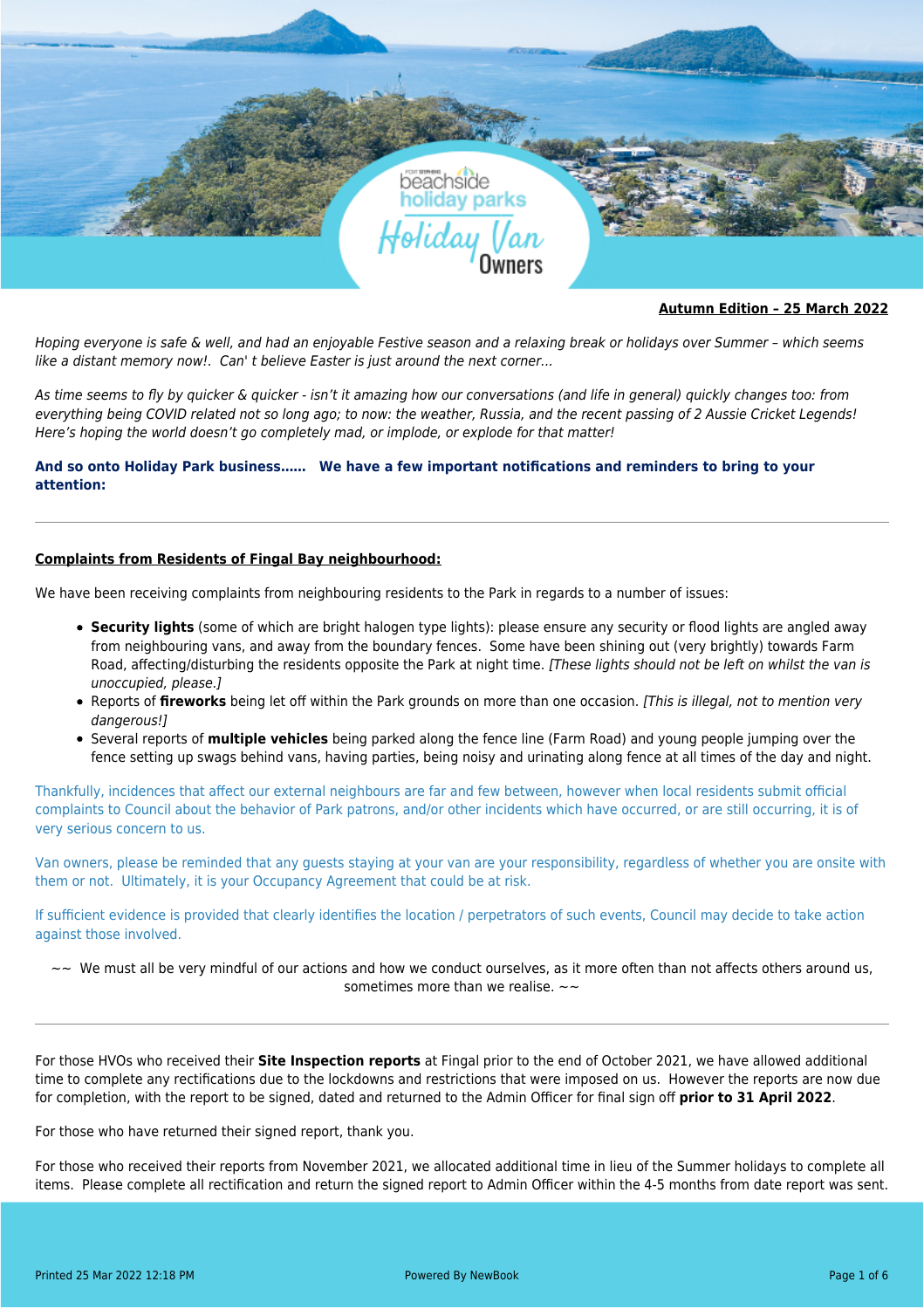

For those who have not yet received a Site Inspection report, I will be getting them to you in the coming weeks.

### **Fees and Charges – Part 2, Clauses 9 & 13 of the Terms and Conditions of the Occupancy Agreement**

**Site Occupation fee charges** are posted on the **first day** of every month, and as per the Occupancy Agreement terms and conditions to which you sign each year to abide by, are **to be paid no later than the first day of each month** for that month.

Those that choose not to pay automatically by Direct Debit from a bank account or credit/debit card, are still obligated to pay on time as stated in the Agreement.

Late payments (without a written reasonable excuse) will not be tolerated from the commencement of the new Occupancy Agreement on 1 July 2022.

Late fees will be applied when payment is not received on time.

The Breach of Fee Payment Schedule (Part 2, Clause 13) will commence in such circumstances, and where payment remains unpaid according to this process, Notice of Breach of Occupancy Agreement will be issued accordingly.

Payment of fees part way through the month is not acceptable, unless a full months site occupation fees are kept in credit at all times.

It is your responsibility & obligation to pay fees & charges on time, not ours to chase outstanding & overdue payments.

The new **2022-2023 Occupancy Agreement** will be emailed as e-Signature documents for each listed individual van owner by the end of May 2022. Please ensure all accompanying documents are read and understood prior to signing the agreement. Completion is required by no later than 30 June 2022. Paper or printable copies will be available by special request only.

A review & update of the **Standard Operating Procedure** document will be undertaken in 2022. Email notification will be given when this process is complete and the updated document is available on the website to download.

### **Holiday Van Sales in 2022:**

We have decided (as a trial) to permit sales of Holiday Vans at any time throughout 2022, without the normal time restriction of 4-6 weeks in place.

[Port Stephens Beachside Holiday Parks reserve the right to review this process at any time, and without notification].

*The official Sales process remains the same, however. All van owners were emailed this process last month. Any sales that occur which circumvent our process will be denied with vacant possession of the site required.* 

The Sales and Interview process officially commences on Monday 28 March 2022, however current van owners can submit their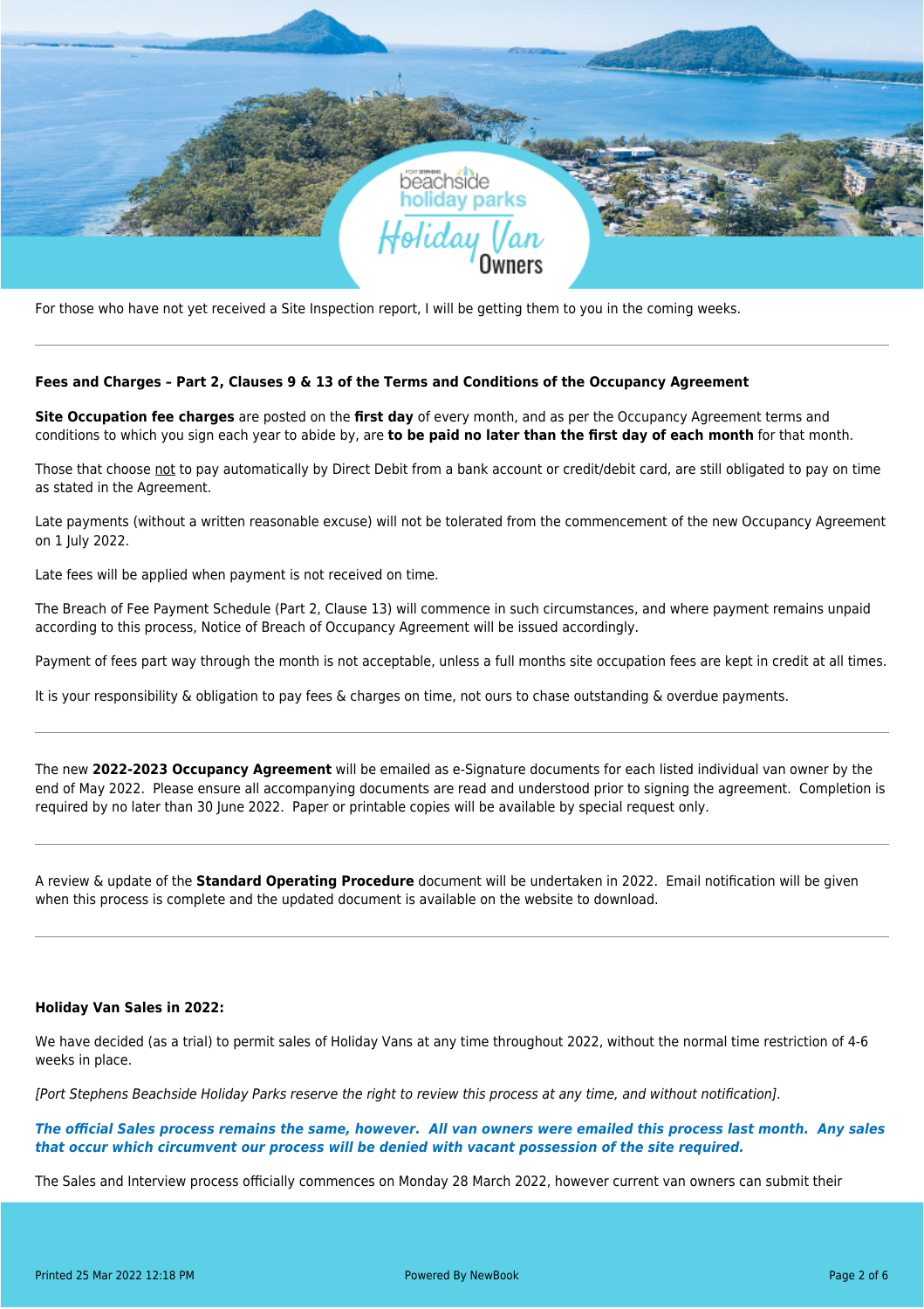

'Application for the Sale of Holiday Van' anytime from now.

Please contact the **Admin Officer** (not the Holiday Park reception staff) if you have any questions regarding this process.

# **IN CASE OF AN EMERGENCY**

Guests/HVOs should call the appropriate authority including our After Hours service for assistance – **4988 0990**: 24/7 or **000** if a Police / Medical / Fire emergency

All our Parks have an Emergency Management Plan in place which will be activated should the need arise.

## *Local Emergency Contact Numbers:*

- **Holiday Parks 24/7 & After Hours Contact: 4988 0990 there are bigger signs on the front door of each Park reception. Consider keeping this number on the fridge!**
- **000 for any Emergencies**
- Nelson Bay Police Station 16/18 Government Road, Nelson Bay: 4927 7220 for local area command station, 131 444 for crime reporting,
- Fire & Rescue NSW, Salamander Bay Station 4981 1376
- Tomaree Community Hospital 2 Trevally Street, Nelson Bay: 4984 0700
- Shoal Bay Medical Centre 5 Government Road, Shoal Bay: 4981 2600
- Nelson Plaza Clinic medical centre 29 Stockton Street, Nelson Bay: 4981 2555
- My Medical Services medical centre @ Keel Street, Salamander Bay: 4981 1733
- Salamander Bay Medical Centre/Bay Medical Group, Suite 1/6 Central Ave, Salamander Bay: 4981 1722

### **Notice of the annual general meeting of the Port Stephens Caravanners and Campers Association (PSCCA):**

"The Annual General Meeting of the Port Stephens Caravanners Association (PSCCA) will be held at Fingal Bay Sports and Recreation Club at 10:00 am on Sunday 17th April 2022.

The meeting is open to all holiday van owners but only financial members may vote on issues.

The annual membership fee of \$20 per holiday van site is due on this date. New and existing members can pay the annual fee on the day of the meeting or electronically prior to the meeting.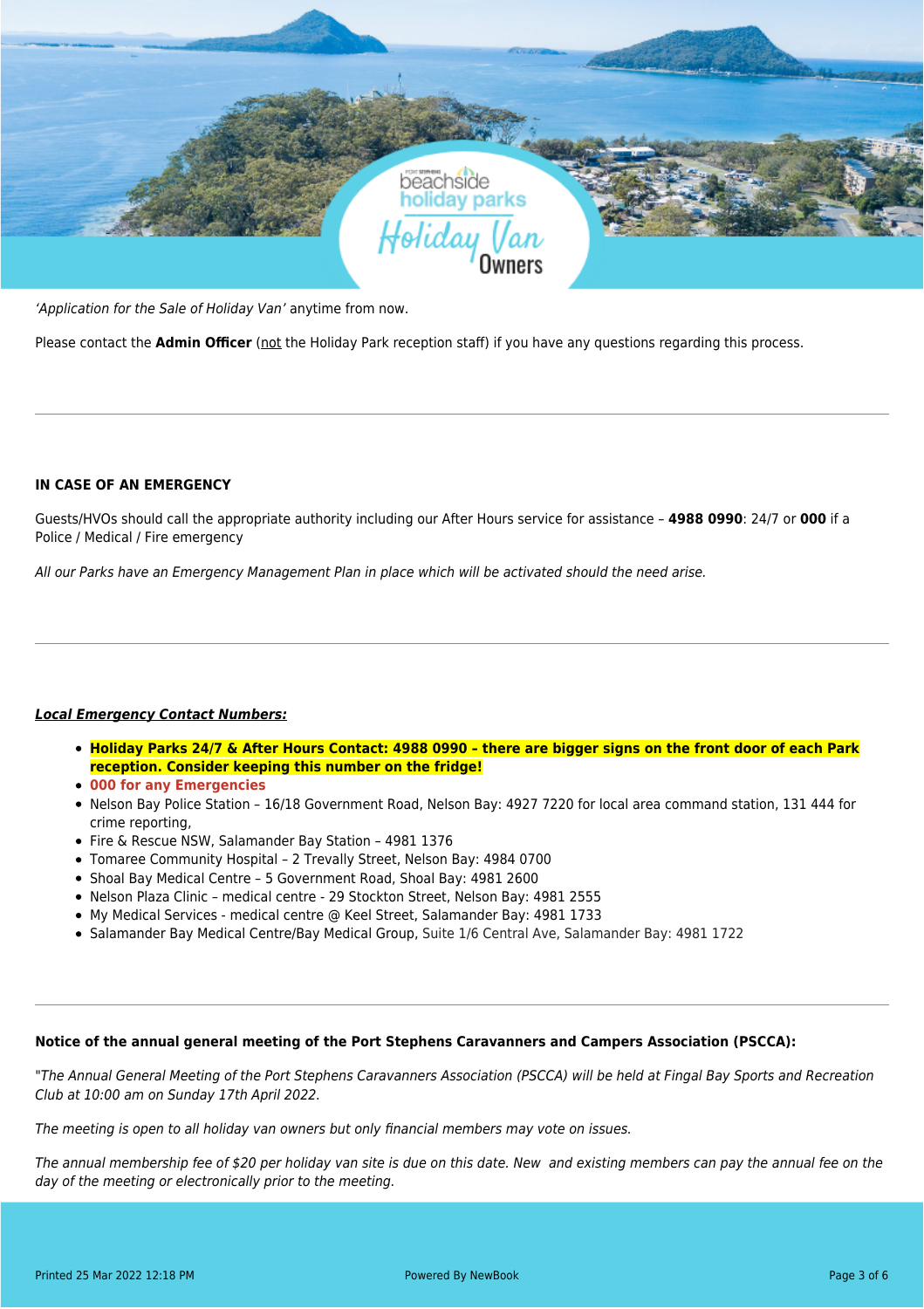

People attending must comply any Fingal Bay Sports and Recreation Club COVID safety guidelines.

Contact details are provided below if you require further information

Stay safe,

Steve Larsen - President PSCCA

Mobile 0488023234

Email sla91786@bigpond.net.au"

### *Holiday Van Consultative Committee – Holiday Van Owner (HVO) representatives:*

The next scheduled meeting is on Friday 20 May 2022. Please contact your area rep, or any of the others if preferred, if you would like them to request an Agenda Item (must be of a collective nature only).

If you would like them to keep you up to date in regards to Park matters, please give your contact details to your rep. We will not give out anyone's personal/contact details to them.

The HVCC reps details are as follows:

#### **Fingal Bay North:** Steve Larsen**:**

- Site: AM13C. Phone / text: 4988 6086 / 0488 023 234.
- Email: sla91786@bigpond.net.au.
- When: Between 8am & 5pm daily

#### **Fingal Bay West:** Elma Carey:

- Site: P57. Phone or text: 0478 082 777.
- When: Between 9am and 4pm daily

#### **Fingal Bay South:** Lenore Lott:

- Site R18. Phone or text: 0421 081 305.
- Email: rob\_lenore@hotmail.com
- When: Between 9am and 5pm daily

## **Halifax: Position Vacant**

#### **Shoal Bay:** Harvey Bennett:

- Site A13. Phone or text: 0439 072 244.
- Email: harveybennett@tpg.com.au
- When: Between 9am and 4pm daily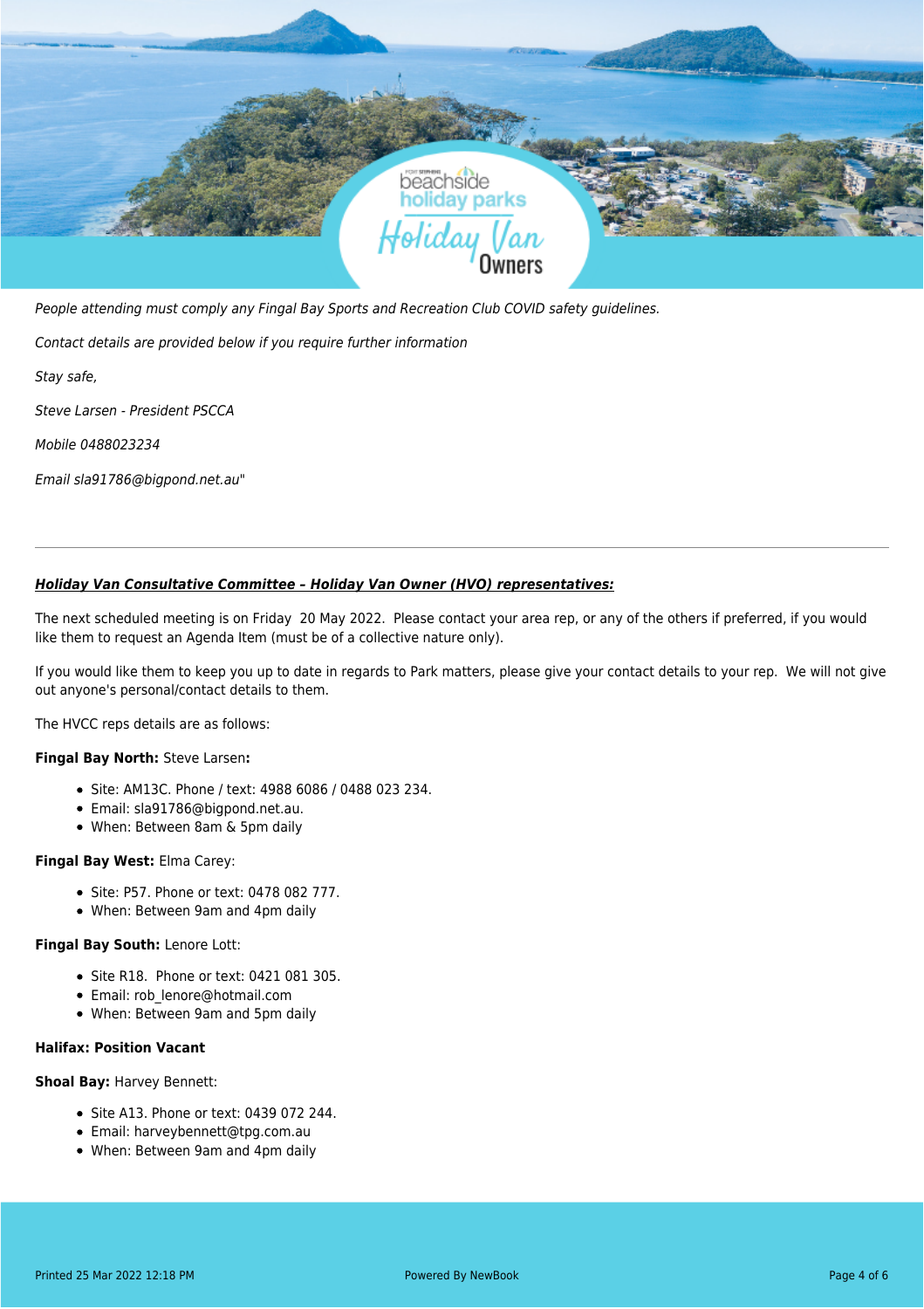

### **Holiday Reminders:**

Works on Holiday Vans is not permitted during school holidays. Contractors are not permitted onsite during holidays. Please contact the Admin Officer (or Park manager) if you have a situation that requires urgent attention by a contractor.

Holidays are a time to relax and enjoy, not listen to people working, banging, making noise.

If you see something that is not right – be it a hazard, a running tap or someone constantly flouting the rules, please let us know. We cannot rectify issues that we are unaware of.

## **General Reminders:**

- Daylight Savings finishes on the first Sunday of April so you will get an extra hours sleep on Sunday 3 April as the clocks go back an hour!!
- If you haven't done so recently, please change / renew the battery in your smoke detector, especially now we are heading into the cooler months and you may not visit the van as often! Don't forget, call out fees apply if our staff receive complaints about the noise & have to come out in the middle of the night to stop detectors beeping.
- All Alterations/Additions/Maintenance to your van, annex and any associated structures and the site are subject to Park Management approval through the Site Alteration process.
- Contractors:
	- o are permitted onsite ONLY during office hours (9am to 5pm) on weekdays.
	- $\circ$  sign in/out in the contractor register in the office.
	- will be given a daily boomgate access code to access the park please do not give your personal one out, as it could potentially be misused.
	- $\circ$  are not permitted to work outside of office hours at any time. Arrangements should be made for them to start after 9am and finish before 5pm.
	- $\circ$  are not permitted to work on weekends (unless prior approval by park management is granted).
	- will not be able to access HV spare keys **strictly until 9am\*\*** when the office opens Monday to Friday and only by prior arrangement. Keys must be returned to the office before 5pm.
	- **\*\***Requests made to the after hours service or onsite grounds/housekeeping staff outside of office hours to gain access to HV spare keys will **not** be accommodated.\*\*
- Call 4988 0990 to reach the Park between 9am & 5pm daily or our After Hours Service outside of office hours
- Call 4988 0650 to reach Fiona / Admin officer during general office hours, Monday to Friday only. This number is not attended on weekends or after hours.

**Admin Request**: a small but time saving Admin Request: pictures of documents (in photo/JPEG/JPG/IMG format) that are sent via email, rarely come through as a usable document: they are either unclear, too small / large, or not attached properly, and I have to spend unnecessary time trying to manipulate them so I can either read them, or convert them to a printable or usable document. To save us both time and effort, PLEASE scan and email documents to me preferably in PDF format & as an attachment: not included in the email content. The free Scanner apps available on smart devices are pretty good & user friendly and can convert the files to a usable format.